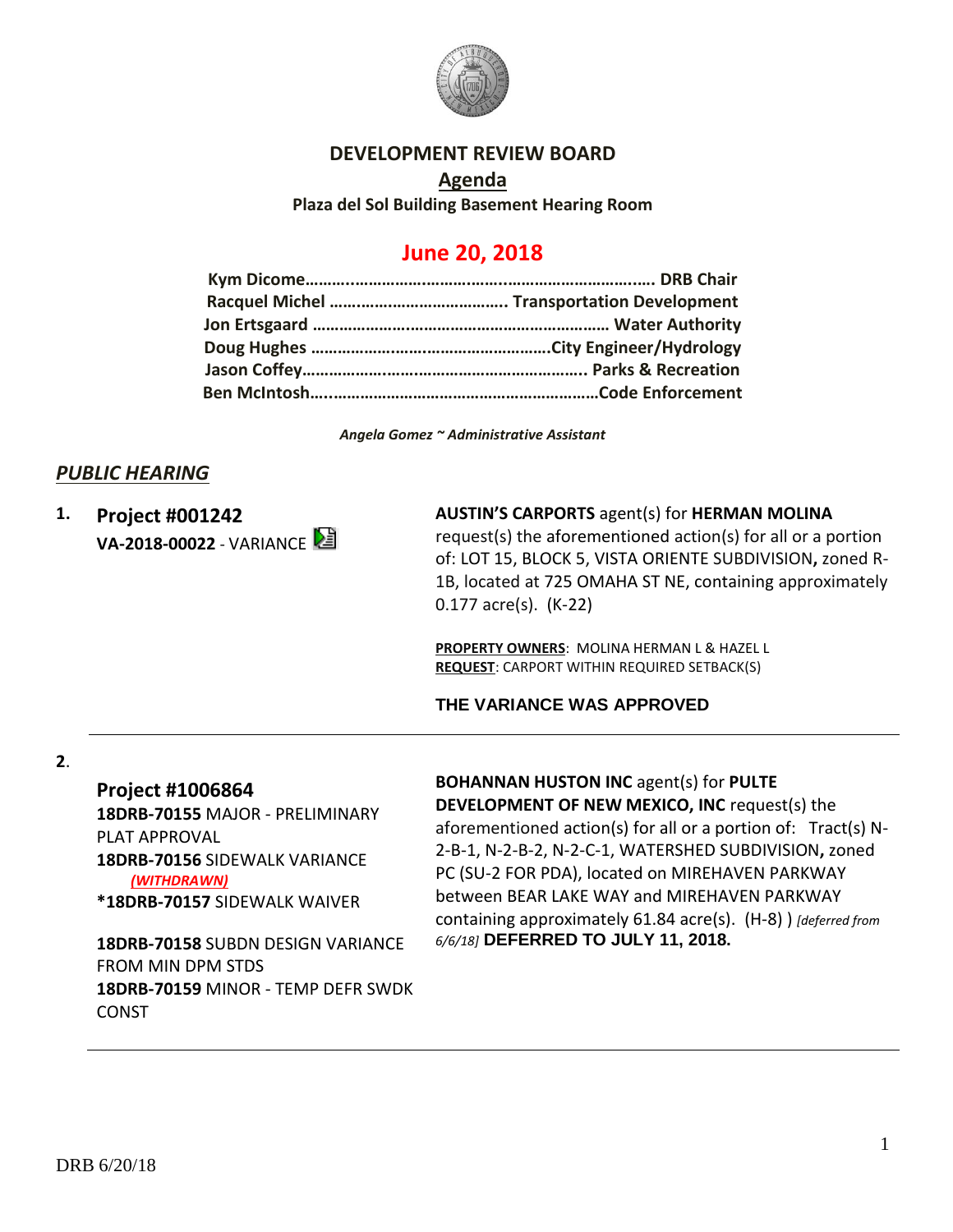**3. Project #1003445 18DRB-70061** - MAJOR – SITE DEVELOPMENT PLAN for BUILDING PERMIT

**MULLEN HELLER ARCHITECTURE** agent(s) for **HIGHBURY** 

**PROPERTIES, LLC** request(s) the above action(s) for all or a portion of Tract G, FOUNTAIN HILLS PLAZA SUBD**,** zoned NR-C (SU-1 FOR PDA TO INCLUDE C-3 USES), located at 4011 PASEO DEL NORTE NW containing approximately .95 acre(s). (C-12) *[Deferred from 3/14/18, 4/25/18, 5/9/18, 5/16/18, 6/13/18]*

**THE SITE DEVELOPMENT PLAN FOR BUILDING PERMIT WAS APPROVED WITH FINAL SIGN-OFF DELEGATED TO WATER AUTHORITY AND TO PLANNING.**

### *MINOR CASES*

**4. Project #001241 (1011223) SD-2018-00022 – FINAL PLAT**  **ISAACSON & ARFMAN, PA** agent(s) for **LAS VENTANAS NM, INC.** request(s) the aforementioned action(s) for all or a portion of LOTS 18 & 19 ALVARADO GARDENS UNIT 1, ALVARADO GARDENS SUBDIVISION**,** zoned R-A, located on 2240 CAMPBELL RD NW, Albuquerque, NM between CAMPBELL COURT NW and GRIEGOS DRAIN containing approximately 2.081 acre(s). (G-13)

**PROPERTY OWNERS**: LAS VENTANAS NM, INC. **REQUEST**: EXISTING 2 LOTS TO PROPOSED 7

**THE FINAL PLAT WAS APROVED WITH FINAL SIGN-OFF DELEGATED TO PLANNING.**

**5. Project #001243 (1011569) SD-2018-00023** – MINOR -PRELIMINARY/ FINAL PLAT

**ARCH + PLAN LAND USE CONSULTANTS** agent(s) for **KEITH KUSHNER** request(s) the aforementioned action(s) for all or a portion of LOTS 1, 2 & 16 & THE NW'LY 25FT OF LOT 3 & NW'LY 25FT OF LOT 15 BLK 25, PARKLAND HILLS ADDN, zoned R-1D, located AT 808 LAUREL CIR SE, Albuquerque, NM between MORNINGSIDE DR. SE and SIERRA DR. SE, containing approximately .61 acre(s). (L-17)

**PROPERTY OWNERS**: ZEMON TESSA & KUSHNER KEITH **REQUEST**: CONSOLIDATION AND RE-AlIGNMENT OF 5 EXISTING LOTS INTO 2 LOTS

**THE PRELIMINARY/FINAL PLAT WAS APPROVED WITH FINAL SIGN OFF DELEGATED TO PLANNING.**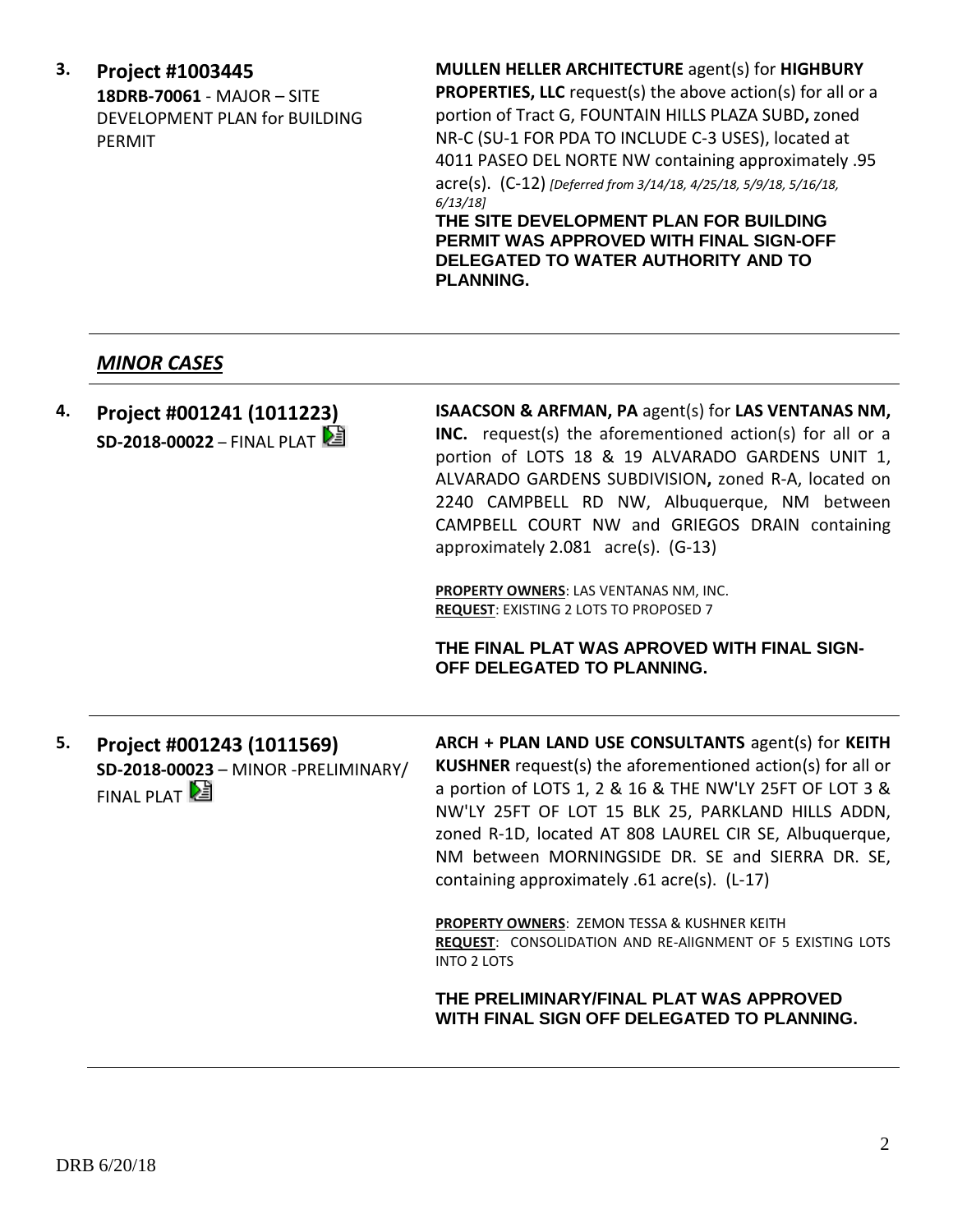**6. Project #001245 (1006864)) VA-2018-00023 (13DRB-70715)** – **EXTENSION OF SIA** 

**BOHANNAN HUSTON** agent(s) for **PULTE DEVELOPMENT OF NEW MEXICO,INC** request(s) the aforementioned action(s) for all or a portion of REPLAT OF TRACT N-2-E OF WATERSHED SUBDIVISION (KNOWN AS PULTE @ MIREHAVEN PHASE 1)**,** zoned PC, located on MIREHAVEN PARKWAY NW between MIREHAVEN PARKWAY NW and TIERRA PINTADA NW containing approximately 37.465 acre(s). (H-8)

**PROPERTY OWNERS**: PULTE HOMES

**REQUEST**: EXTENSION OF SIA FOR TEMPORARY DEFERRAL OF SIDEWALK CONSTRUCTION

**A TWO YEAR EXTENSION TO THE AGREEMENT FOR THE DEFERRAL OF SIDEWALKS WAS APPROVED.**

**7. Project #001246 (1006864) VA-2018-00024 (13DRB-70809)**– EXTENSION OF SIA

**BOHANNAN HUSTON** agent(s) for **PULTE DEVELOPMENT OF NEW MEXICO, INC** request(s) the aforementioned action(s) for all or a portion of REPLAT OF TRACTS N-2-A & N-2-F OF WATERSHED SUBDIVISION, (KNOWN AS DEL WEBB @ MIREHAVEN)**,** zoned PC, located on MIREHAVEN PARKWAY NW south of MIREHAVEN ARROYO containing approximately 91.368 acre(s). (H-8)

**PROPERTY OWNERS**: PULTE HOMES **REQUEST**: EXTENSION OF SIA FOR TEMPORARY DEFERRAL OF SIDEWALK CONSTRUCTION

**A TWO YEAR EXTENSION TO THE AGREEMENT FOR THE DEFERRAL OF SIDEWALKS WAS APPROVED.**

**8. Project #001247 (1011599) SD-2018-00025** – MINOR - PRELIMINARY/FINAL PLAT

**RIO GRANDE ENGINEERING** agent(s) for **JOHN PEARSON** request(s) the aforementioned action(s) for all or a portion of: S 100 FT OF LOT 8 ALVARADO GARDENS ADDN UNIT 1 LOT 8, ALVARADO GARDENS SUBDIVISION**,** zoned R-A, located at 3010 RIO GRANDE BLVD NW, Albuquerque, NM between CANDELARIA RD NW and CAMPBELL RD NW containing approximately 1.24 acre(s). (G-13)

**PROPERTY OWNERS**: PEARSON JOHN D **REQUEST**: SUBDIVIDING 1 EXISTING LOT TO 2 LOTS

**THE PRELIMINARY/FINAL PLAT WAS APPROVED WITH FINAL SIGN OFF DELEGATED TO PLANNING.**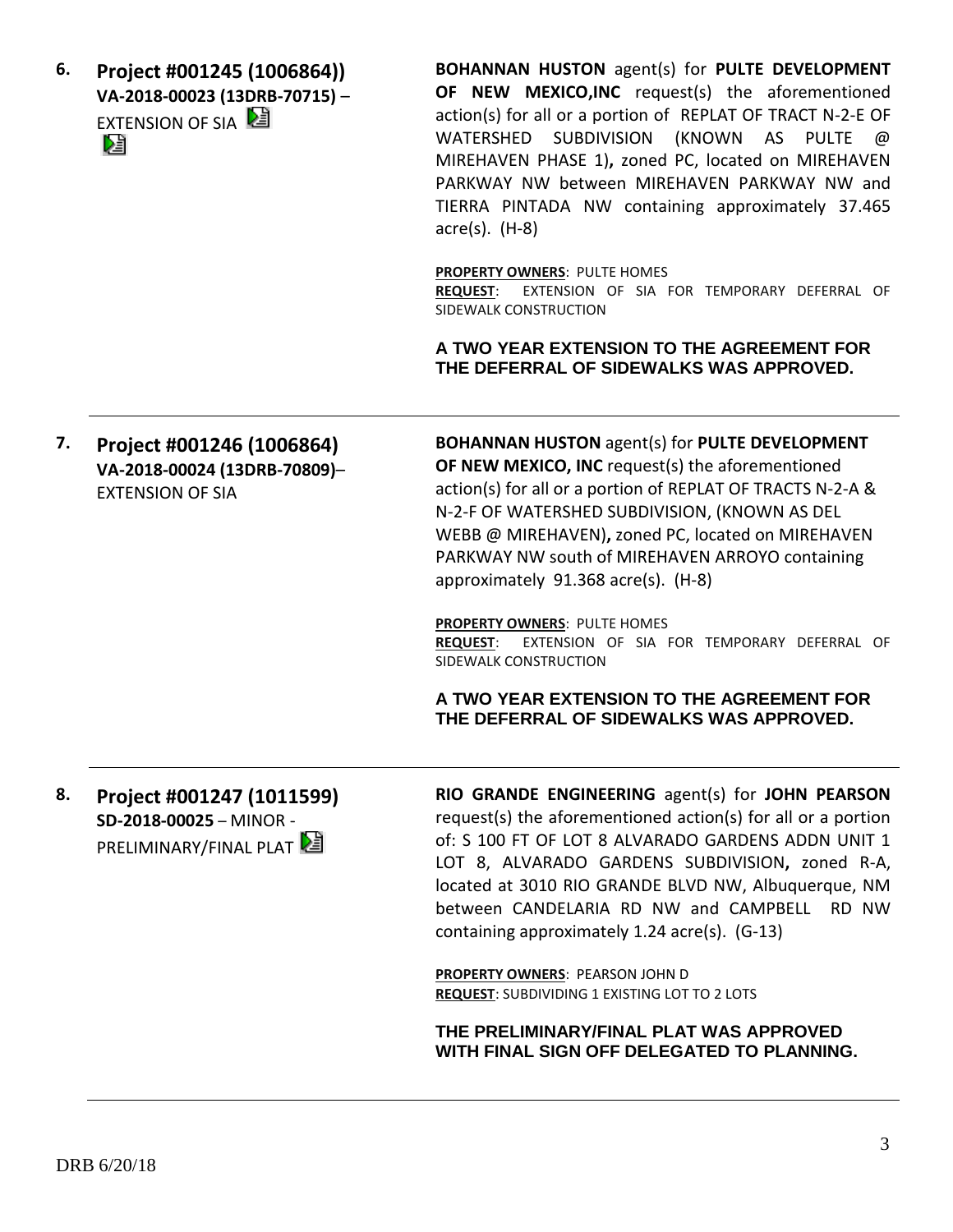**9. Project #001251 (1008656) SD-2018-00026** – FINAL PLAT **RIO GRANDE ENGINEERING** agent(s) for **ASHTON HOMES, LLC** request(s) the aforementioned action(s) for all or a portion of TRACT B, ESTATES AT GLENDALE UNIT 2**,** zoned PD (SU1-RD-5 DU/AC), located at 8000 GLENDALE AV NE, between WYOMING BLVD NE and BARSTOW ST NE containing approximately 1.7 acre(s). (B-19)

**PROPERTY OWNERS**: ASHTON HOMES LLCC/O SCHMILLE **REQUEST**: SUBDIVIDING EXISTING TRACT INTO 7 LOTS – PRELIMINARY PLAT APPROVED 2/7/2018

**THE FINAL PLAT WAS APROVED WITH FINAL SIGN-OFF DELEGATED TO PLANNING.**

#### **10.**

**Project #1007489 18DRB-70125 -** VACATION OF PRIVATE EASEMENT **18DRB-70126** MINOR - PRELIMINARY/ FINAL PLAT

**ISAACSON AND ARFMAN PA** agent(s) for **YES HOUSING, INC** request(s) the aforementioned action(s) for all or a portion of: Tract(s) B1, WEST ROUTE 66 ADDITION II**,** zoned MX-M (C-2), located on CENTRAL AVE NW and UNSER BLVD NW containing approximately 6.2218 acre(s). (K-10) *[deferred from 4/25/18, 5/16/18, 5/23/18, 6/6/18]*

**DEFERRED TO JULY 11, 2018.**

11. **Project #001183 (1004000) SI-2018-00031 –** SITE DEVELOPMENT PLAN FOR BUILDING PERMIT AMENDMENT

**TIERRA WEST,LLC** agent(s) for **PARADISE HILLS HOLDING COMPANY INC. C/O MCLAUGHLIN MICHAEL** request(s) the aforementioned action(s) for all or a portion of TR A-1 PLAT FOR TR A-1 ALBUQUERUE WEST UNIT 2 (BEING A REPLAT OF TR A UNIT 2 ALBUQUERQUE WEST UNIT ONE & A PORTION OF LOT 3 BLK 'E' ALBUQUERQUE WEST) AC LOT A1, ALBUQUERQUE WEST UNIT 2, zoned NR-C, located at 4550 PARADISE BLVD NW, Albuquerque, NM containing approximately 3.4816 acre(s). (C-13) *[deferred from6/6/18]*

**PROPERTY OWNERS**: PARADISE HILLS HOLDING COMPANY INC. **REQUEST**: AMENDING AN EPC APPROVED SITE PLAN FOR A CHARTER **SCHOOL** 

**DEFERRED TO JULY 11TH, 2018.**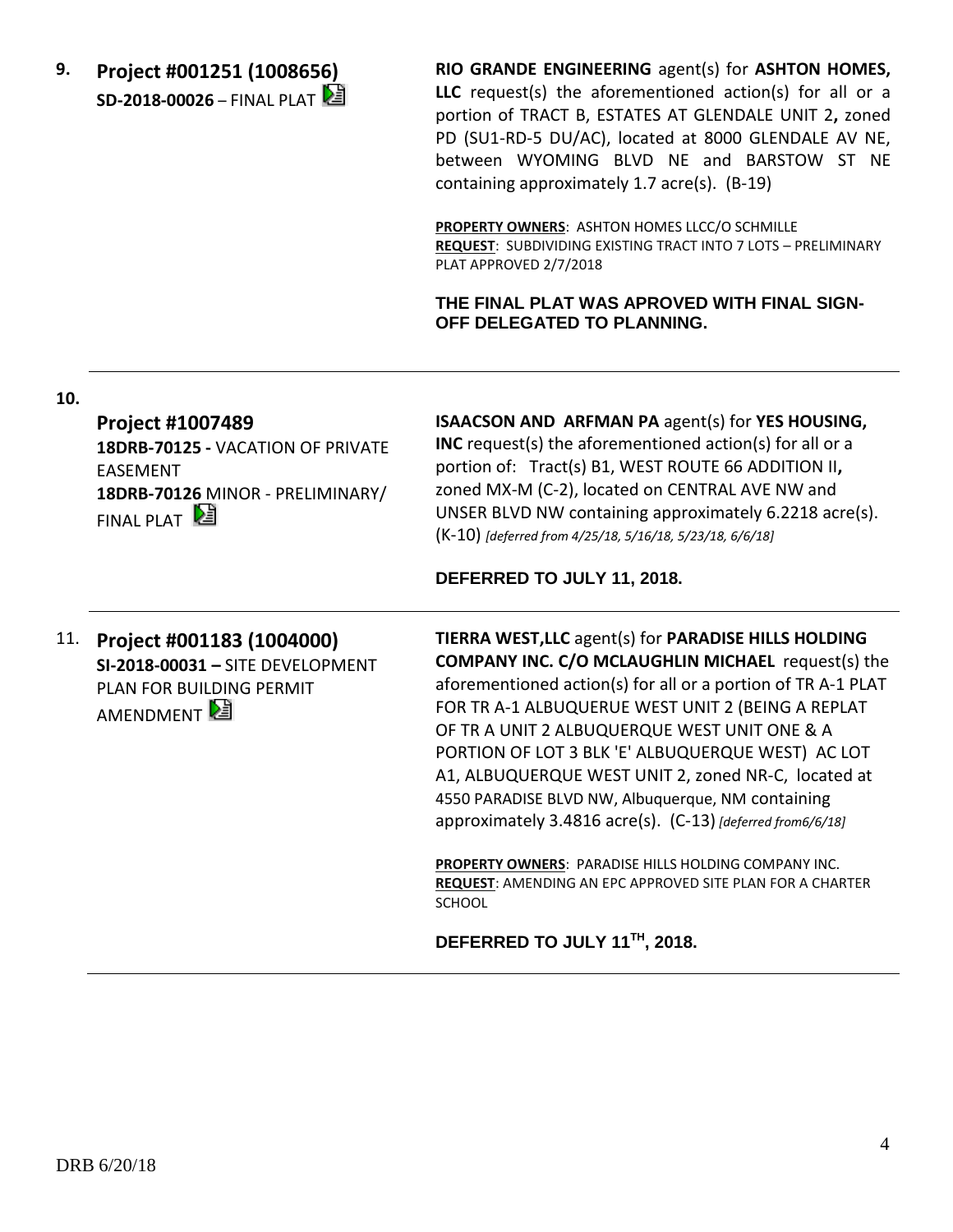| 12. | <b>Project #1011363</b><br>18DRB-70055 - FINAL SIGN OFF OF EPC<br>APPROVED SITE DEVELOPEMNT PLAN FOR<br><b>BUILDING PERMIT (ePlan)</b><br>(17EPC-40042) 2 | <b>MURPHY OIL USA INC</b> request(s) the above action(s) for all<br>or a portion of TRACT C-2, SEVEN BAR RANCH, zoned NR-<br>BP (SU-1 for IP Uses), located on 3751 HWY 528 NW<br>between HWY 528 NW and THE AMERICAN RD NW<br>containing approximately 1.25 acre(s). (A-14) [Deferred from<br>$2/14/18$ , $3/14/18$<br>DEFERRED TO JUNE 27TH, 2018.                                                                                                                                                                                     |
|-----|-----------------------------------------------------------------------------------------------------------------------------------------------------------|------------------------------------------------------------------------------------------------------------------------------------------------------------------------------------------------------------------------------------------------------------------------------------------------------------------------------------------------------------------------------------------------------------------------------------------------------------------------------------------------------------------------------------------|
|     | 13. Project #001178 (1011523)<br>SD-2018-00011 - PRELIMINARY/<br>FINAL PLAT                                                                               | <b>CARTESIAN SURVEYS INC.</b> agent(s) for <b>MARK HAMMOND</b><br>request(s) the above action(s) for all or a portion of: LOT A<br>PLAT OF LOTS A, B & C, FRIEDMAN SUBDIVISION, zoned NR-<br>LM, located at 4701 LINCOLN RD NE, containing<br>approximately 6.313 acre(s). (F-17) [deferred from6/6/18]<br><b>PROPERTY OWNERS: 1&amp; J INVESTMENTS LLC</b><br>REQUEST: SUBDIVIDE EXISTING LOT INTO 2 LOTS<br>THE PRELIMINARY/FINAL PLAT WAS APPROVED<br>WITH FINAL SIGN OFF DELEGATED TO THE WATER<br><b>AUTHORITY AND TO PLANNING.</b> |
|     | 14. Project #1003793<br>18DRB-70146 - MINOR - PRELIMINARY/<br><b>FINAL PLAT</b>                                                                           | <b>SUSAN HOMER</b> request(s) the above action(s) for all or a<br>portion of Lots 18A AND 19A, Blocks A, GRANDE HEIGHTS,<br>zoned R-1, located on SEQUOIA RD AND SEQUOIA CT NW<br>between RIO GRANDE NW AND COORS BLVD NW<br>containing approximately .99 acre(s). (G-11)<br>PROPERTY OWNERS: SUSAN HOMER<br><b>REQUEST: LOT LINE ADJUSTMENT</b><br><b>INDEFINITELY DEFERRED.</b>                                                                                                                                                        |

*SKETCH PLAT*